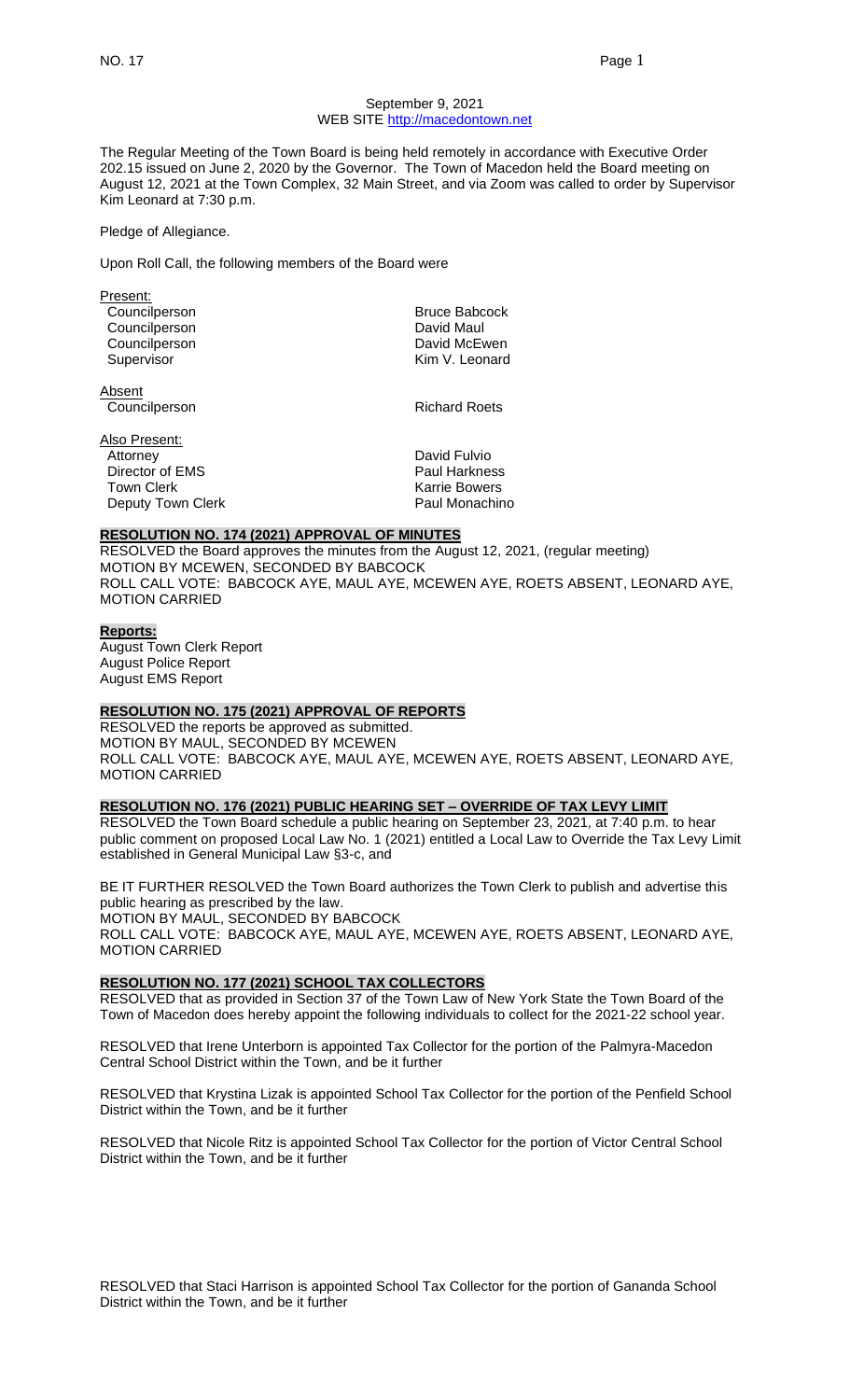RESOLVED that Debra DeMinck School Tax Collector for the portion of Wayne Central School District within the Town. MOTION BY BABCOCK, SECONDED BY MCEWEN ROLL CALL VOTE: BABCOCK AYE, MAUL AYE, MCEWEN AYE, ROETS ABSENT, LEONARD AYE, MOTION CARRIED

# **STANDARD WORK DAY AND REPORTING RESOLUTION – TABLED FOR THE 9/23/21 Town Board Meeting**

### **Standard Work Day and Reporting Resolution**

BE IT RESOLVED, that the Town of Macedon hereby establishes the following as standard work days for elected and appointed officials and will report the following days worked to the New York State and Local Employees' Retirement System based on the record of activities maintained and submitted by these officials to the clerk of this body.

|                                    |                         | <b>Standard</b><br><b>Work</b><br>Day |                                                | <b>Participates</b><br>in Employer's<br><b>Time Keeping</b><br><b>System</b> | Days/Month<br>(based on<br><b>Record of</b> |  |
|------------------------------------|-------------------------|---------------------------------------|------------------------------------------------|------------------------------------------------------------------------------|---------------------------------------------|--|
| <b>Title</b>                       | <b>Name</b>             | (Hrs/day)                             | <b>Term Begins/Ends</b>                        | (Y/N)                                                                        | <b>Activities)</b>                          |  |
| <b>Elected Officials</b>           |                         |                                       |                                                |                                                                              |                                             |  |
| <b>Board Member</b>                | McEwen, David J.        | 6.5                                   | 01/01/2017-12/31/2021                          | N                                                                            | 4.00                                        |  |
| <b>Board Member</b>                | Babcock, Bruce          | 6.5                                   | 01/01/2017-12/31/2021                          | N                                                                            | 3.70                                        |  |
| <b>Highway Superintendent</b>      | Countryman, Christopher | 8                                     | 01/01/2020-12/31/2023                          | N                                                                            | 18.47                                       |  |
| Receiver of Taxes &<br>Assessments | Maul, Lorie D.          | 6.5                                   | 12/01/2020-12/31/2023                          | N                                                                            | 4.03                                        |  |
| <b>Town Clerk</b>                  | Bowers, Karrie M.       | 6.5                                   | 01/01/2020-12/31/2023                          | N                                                                            | 18.47                                       |  |
|                                    |                         |                                       |                                                |                                                                              |                                             |  |
| <b>Appointed Officials</b>         |                         |                                       | 01/01/2021-12/31/2021                          | N                                                                            |                                             |  |
| Ambulance Admin.                   | Farbizio, Sandra        | 8                                     | 01/01/2019-12/31/2025                          | N                                                                            | 18.47                                       |  |
| Assessor                           | Leeson, Dennine         | 6.5                                   |                                                |                                                                              | 18.47                                       |  |
| Assessing Review Board             | Reid, John              | 6.5                                   | 10/01/2018-9/30/23                             | N                                                                            | 2.00                                        |  |
| <b>Assessing Review Board</b>      |                         |                                       |                                                |                                                                              |                                             |  |
| Clerk                              | Weinstein, Adam         | 6.5                                   | 01/01/2021-12/31/2021<br>01/01/2021-12/31/2021 | N<br>N                                                                       | 18.47                                       |  |
| <b>Assessor Clerk</b>              | Weinstein, Adam         | 6.5                                   | 01/01/2021-12/31/2021                          | N                                                                            | 18.47                                       |  |
| Building & Zoning Clerk            | Nisbet, Stacy           | 6.5                                   |                                                |                                                                              | 18.47                                       |  |
| <b>Court Clerk</b>                 | LaBrake, Barbara        | 6.5                                   | 01/01/20-12/31/2023                            | N                                                                            | 18.47                                       |  |
| <b>Court Clerk</b>                 | Burley, Alison          | 6.5                                   | 01/0120/21-12/31/2021                          | $\overline{\mathsf{N}}$                                                      | 18.47                                       |  |
| Deputy Town Clerk                  | Monachino, Paul         | 6.5                                   | 01/09/2020-12/31/2023                          | N                                                                            | 18.47                                       |  |
| <b>Highway Clerk</b>               | Friedl, Elisa           | 6.5                                   | 01/01/2020-12/31/2023                          | N                                                                            | 18.47                                       |  |
| Dog Control Officer                | Plyter, Mark            | 6.5                                   | 01/01/2021-12/31/2021                          | N                                                                            | 4.33                                        |  |
| Director of EMS                    | Harkness, Paul          | 8                                     | 01/01/2021-12/31/2021                          | N                                                                            | 18.47                                       |  |
| Receptionist/Deputy Town           |                         |                                       | 01/01/2021-12/31/2021                          | N                                                                            |                                             |  |
| Clerk                              | Flick, Sharleen         | 6.5                                   | 01/01/2021-12/31/2021                          | $\overline{\mathsf{N}}$                                                      | 18.47                                       |  |
| <b>Town Engineer</b>               | Allen, Scott            | 6.5                                   |                                                |                                                                              | 18.47                                       |  |
| <b>Planning Board Member</b>       | Bartels. Merton E.      | 6.5                                   | 01/01/2018-12/31/2024                          | N                                                                            | 2.00                                        |  |
| <b>Planning Board Member</b>       | Rooney, Kevin           | 6.5                                   | 01/01/2020-12/31/2025                          | N                                                                            | 2.00                                        |  |
| Zoning Board of Appeals            | Frey, Brian             | 6.5                                   | 01/01/2019-12/31/2024                          | N                                                                            | 2.00                                        |  |
|                                    |                         |                                       |                                                |                                                                              |                                             |  |

On this 9th day of September, 2021

Karrie M. Bowers (Signature of clerk)

Karrie M. Bowers Date enacted: September 9, 2021

**RESOLUTION NO. 177 (2021) AUTHORIZATION TO CONTRACT WITH BONADIO & CO., LLP FOR CONSULTING SERVICES FOR THE ARPA FUNDING:**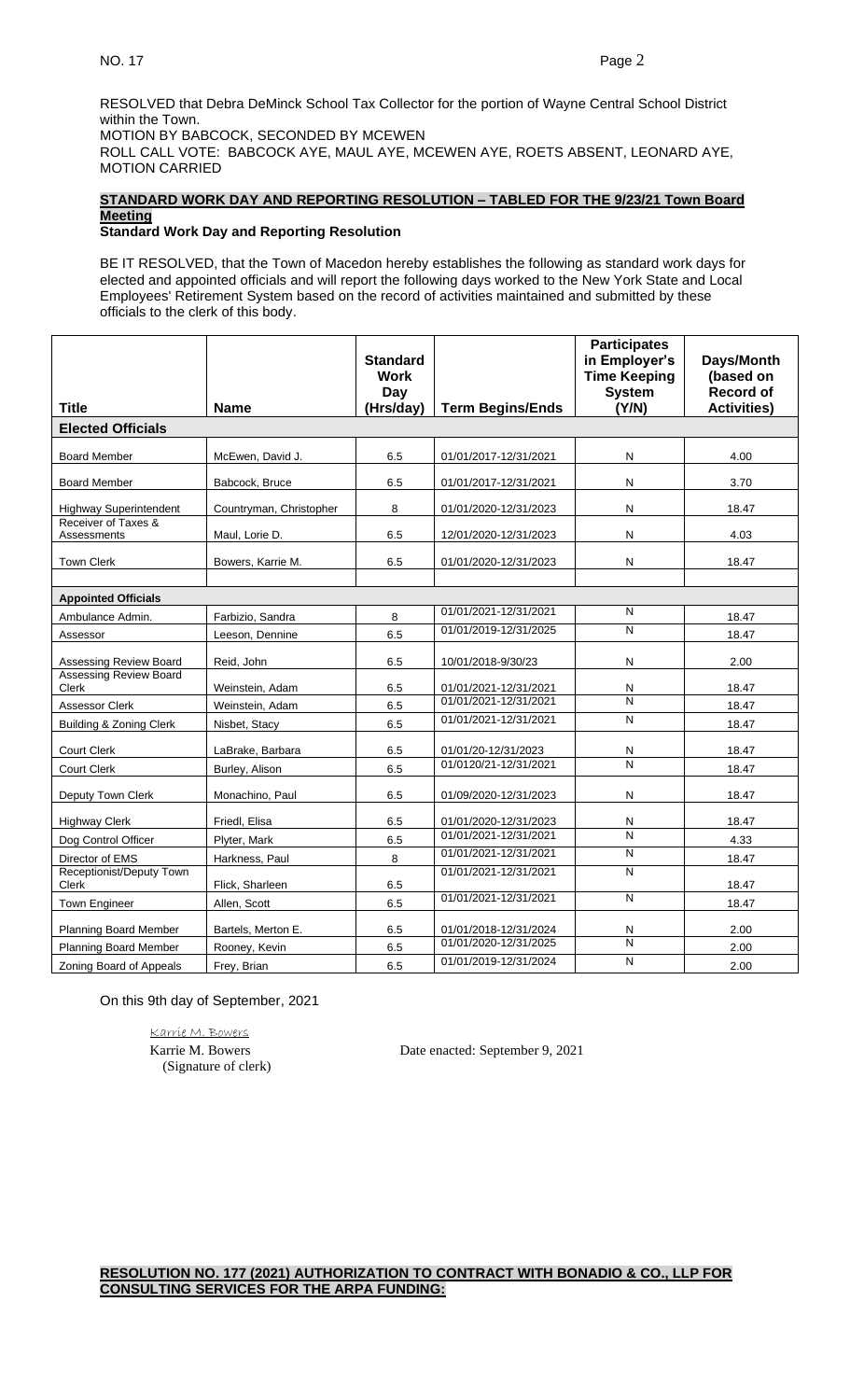WHEREAS, The Town of Macedon is to receive \$ 911,484.44 in total funding from the American Rescue Plan Act (ARPA) and

WHEREAS, the Town of Macedon received the first installment of \$ 455,889.10 with an additional \$ 1,853.13 to be paid this summer, 2021 and the second installment of \$ 455,742.21 to be paid out in Town Fiscal year 2022, and

WHEREAS the Macedon Town Supervisor has determined a subject matter expert is necessary due to the complexities of the ARPA funding and its regulations, and has found that a consultant would benefit the Town of Macedon and its taxpayers; and

WHEREAS, the chosen consultant would assist the Town of Macedon with the following:

- Calculate reduction in revenue by comparing actual revenue to a counterfactual trend as described in the Interim Final Rule issued by the United States Department of the Treasury
- Expenditure planning for the duration of grant period including assessing short-term needs and future projects to meet the required expenditure obligation by December 31, 2024 and expended by December 31, 2026.
- Assisting the Town Board with a possible grant management program Assistance with single audit compliance related to these funds
- Guidance and instruction related to the monitoring and reporting of the ARPA funds
- Assisting with Compliance with ARPA regulations including assistance with determining allowable expenditures
- Meeting with Town Representatives and/or Board to discuss actions
- Other services as desired by the Town as the final regulations have not yet been issued, and additional assistance may be requested

WHEREAS this expenditure is an allowable expense, 100% covered by ARPA funding, be it therefore

RESOLVED the Supervisor is authorized to enter into an agreement for a cost not to exceed \$10,000.00 subject to the Town's Attorney's review and approval as to form and content with Bonadio & Co., LLP to provide the Town of Macedon with consultation services related to ARPA funding at the rate of \$ 340.00/hour.

MOTION BY MAUL, SECONDED BY MCEWEN

ROLL CALL VOTE: BABCOCK AYE, MAUL AYE, MCEWEN AYE, ROETS ABSENT, LEONARD AYE, MOTION CARRIED

# **RESOLUTION NO. 178 (2021) RESIGNATION – JEPSON**

RESOLVED the Board accepts the resignation from Maria Jepson, Gananda School District's Crossing Guard effective August 13, 2021.

MOTION BY MCEWEN, SECONDED BY BABCOCK

ROLL CALL VOTE: BABCOCK AYE, MAUL AYE, MCEWEN AYE, ROETS ABSENT, LEONARD AYE, MOTION CARRIED

# **RESOLUTION NO. 179 (2021) GANANDA CROSSING GUARD - FRANCO**

BE IT RESOLVED that Deborah Franco be appointed to the position of Gananda Crossing Guard at budgeted amount of \$6,867 to be expensed from A3121.101. The appointment will directly report to the Town Police Department and will be retroactive to 9/8/21.

MOTION BY MCEWEN, SECONDED BY MAUL

ROLL CALL VOTE: BABCOCK AYE, MAUL AYE, MCEWEN AYE, ROETS ABSENT, LEONARD AYE, MOTION CARRIED

# **RESOLUTION NO. 180 (2021) SPECIAL ASSESSMENT ROLLS FOR SEWER DISTRICTS**

BE IT RESOLVED the Town Board hereby directs that the special assessment rolls for Macedon Consolidated Sewer District No. 1, Hamlet of Macedon Sewer District, and Gananda Sewer District No. 1, shall be filed with the Town Clerk and made available for public inspection.

MOTION BY MAUL, SECONDED BY MCEWEN

ROLL CALL VOTE: BABCOCK AYE, MAUL AYE, MCEWEN AYE, ROETS ABSENT, LEONARD AYE, MOTION CARRIED

RESOLVED the Town Board extend the closing date until October 31, 2021 for the Chase Bank due to construction and improvements, and is subject to Attorney approval, and

BE IT RESOLVED that the Town Supervisor will execute any closing paperwork. MOTION BY MAUL, SECONDED BY MCEWEN ROLL CALL VOTE: BABCOCK AYE, MAUL AYE, MCEWEN AYE, ROETS ABSENT, LEONARD AYE, MOTION CARRIED

### **Roundtable/discussion**

• Budget workshop will be held on October 5, 2021 at 4:30 at the Town Hall.